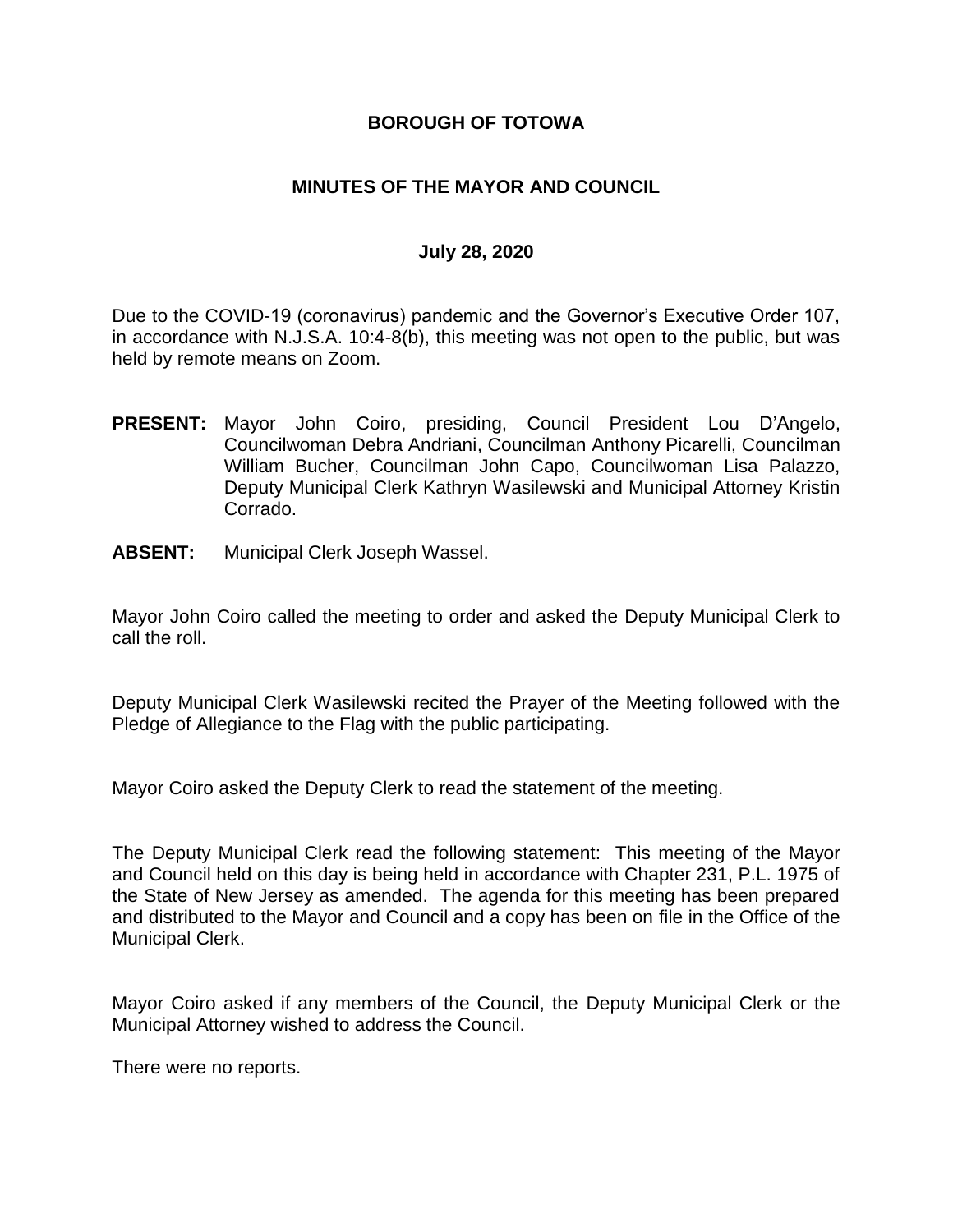Mayor Coiro asked if any citizens watching via Zoom wished to be heard on any matter.

# CITIZENS HEARD:

Mayor Coiro announced that we have not received any emailed questions pertaining to the public portion of the meeting through 7:30 p.m.

There was a motion by Councilman D'Angelo, seconded by Councilwoman Andriani to approve the Minutes of the Mayor and Council for the meeting of July 14, 2020. On roll call vote, all members of the Council present voted in the affirmative.

#### COMMITTEE ON FINANCE:

There was a motion by Councilman Picarelli, seconded by Councilman D'Angelo to approve Resolution No. 2020-16 for the payment of bills. On roll call vote, all members of the Council present voted in the affirmative.

There was a motion by Councilman Picarelli, seconded by Councilman D'Angelo to adopt the following resolution authorizing the Treasurer to issue refunds to various property owners pursuant to State Tax Court judgments. On roll call vote, all members of the Council present voted in the affirmative.

#### **RESOLUTION**

WHEREAS, there has been a State Tax Court Judgment to reduce the evaluation on the following.

NOW, THEREFORE, BE IT RESOLVED, that the Treasurer of the Borough of Totowa is authorized to refund this amount.

| <b>Block</b> | Lot  | <b>Property/Owner</b> | Pavable To:                                 | Year | <b>From</b> | Τo         | Amount       |
|--------------|------|-----------------------|---------------------------------------------|------|-------------|------------|--------------|
| 177          | 2.01 | 1 Route 46            | Archer&Greiner PC 2016<br>Trustee for Ratan |      | 18.355.800  | 13,850,000 | \$105,841.24 |
|              |      |                       | Totowa LLC                                  | 2017 | 18,355,800  | 13,350,000 | 118,086.82   |
|              |      |                       |                                             | 2018 | 18.355.800  | 12.850.000 | 131,203.21   |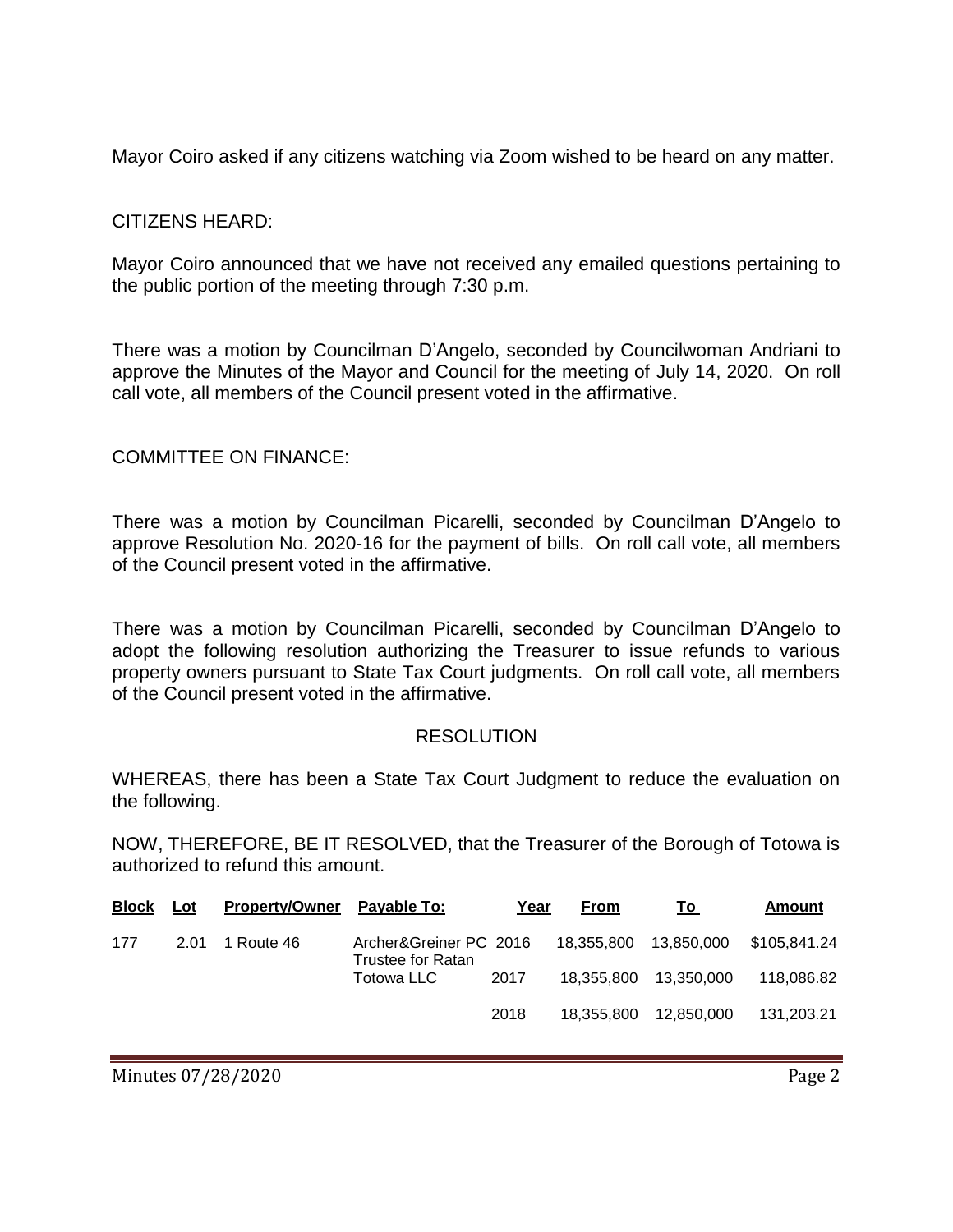#### 2019 18,355,800 12,350,000 143,418.50

Total Check: \$498,549.77

### COMMITTEE ON PUBLIC SAFETY:

There was a motion by Councilman D'Angelo, seconded by Councilman Capo to adopt the following Resolution Authorizing The Purchase And Delivery Of One Hurst R422E2 eDraulic Ram Package For The Borough Of Totowa Fire Department Fire Rescue Company. On roll call vote, all members of the Council present voted in the affirmative.

# RESOLUTION NO. 94-2020

### RESOLUTION AUTHORIZING THE PURCHASE AND DELIVERY OF ONE HURST R422E2 eDRAULIC RAM PACKAGE FOR THE BOROUGH OF TOTOWA FIRE DEPARTMENT FIRE RESCUE COMPANY

WHEREAS, the Borough of Totowa Fire Chief has requested the purchase and delivery of a new extraction tool that will be used by the members of the Borough of Totowa Fire Department Fire Rescue Company; and

WHEREAS, the Mayor and Council of the Borough of Totowa have determined that there is a need for this equipment which will enable our volunteer firefighters to respond to emergency calls; and

WHEREAS, the Mayor and Council of the Borough of Totowa desire to authorize the purchase and delivery of one new Hurst R422E2 eDraulic Ram package for the Borough of Totowa Fire Department Fire Rescue Company; and

WHEREAS, State Line Fire & Safety, Inc., 50 Park Avenue, Park Ridge, New Jersey 07656 has submitted a proposal dated July 6, 2020 for the purchase and delivery of one new Hurst R422E2 eDraulic Ram package in the amount of \$7,798.50, a copy of which is on file in the office of the Borough of Totowa Municipal Clerk; and

WHEREAS, pursuant to the applicable New Jersey State laws, the purchase of this equipment may be authorized without public bidding.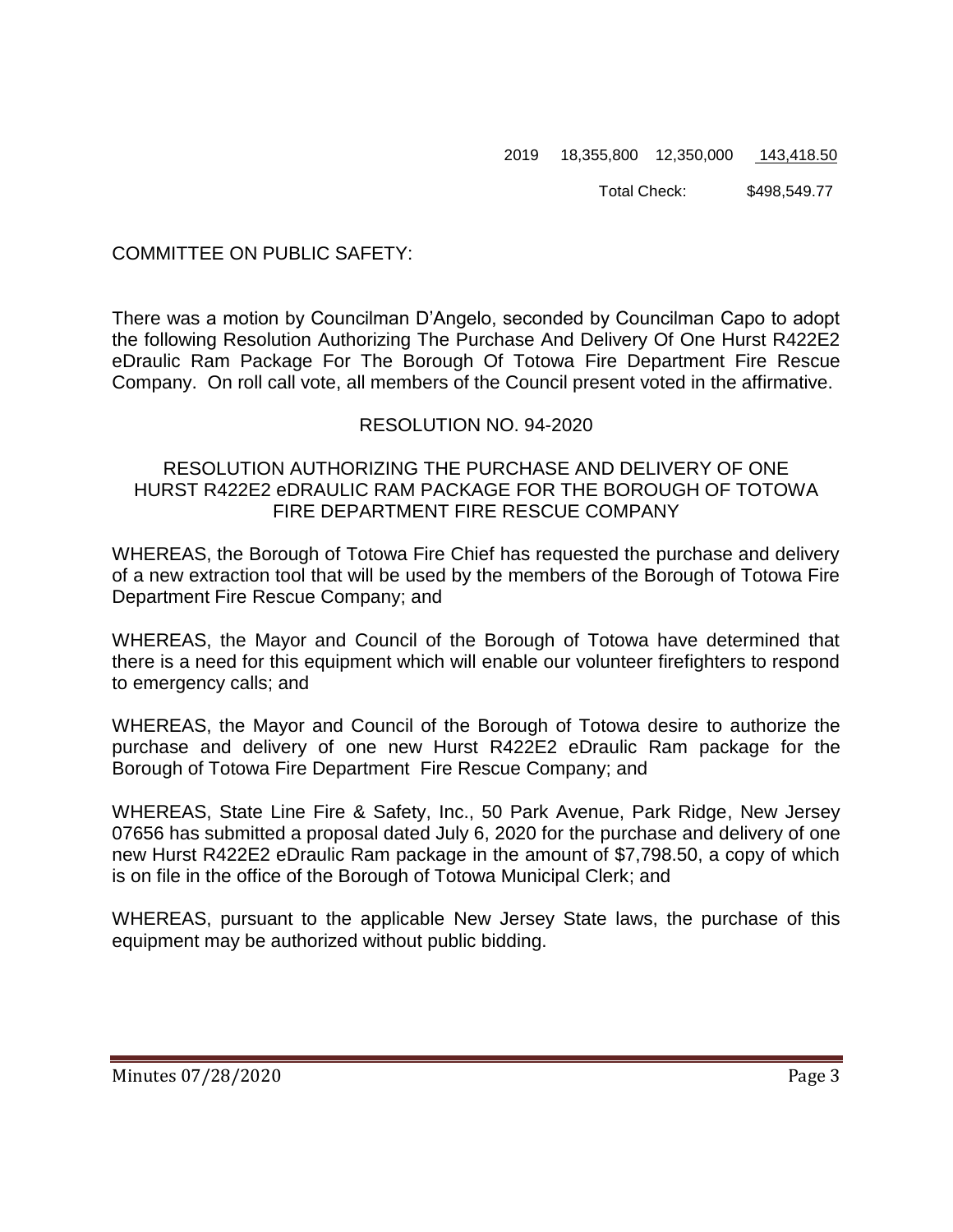NOW, THEREFORE, BE IT RESOLVED, that the Mayor and Council of the Borough of Totowa do hereby authorize the purchase and delivery of one new Hurst R422E2 eDraulic Ram package for the Borough of Totowa Fire Department Fire Rescue Company from State Line Fire & Safety, Inc. in the amount of \$7,798.50.

BE IT FURTHER RESOLVED, that the Mayor and Municipal Council of the Borough of Totowa do hereby authorize the Municipal Clerk and Fire Chief to execute any and all instruments relating thereto.

There was a motion by Councilman D'Angelo, seconded by Councilman Capo to approve the fireman's application, the purchase of fireman's equipment and authorize a fireman's physical for David R. Moore for Lincoln Fire Company. On roll call vote, all members of the Council present voted in the affirmative.

There was a motion by Councilman D'Angelo, seconded by Councilman Capo to approve payment of the annual contribution for 2020 to the Borough Of Totowa First Aid Squad, Inc. On roll call vote, all members of the Council present voted in the affirmative.

COMMITTEE ON PUBLIC WORKS:

Upon the recommendation of the Committee, there was a motion by Councilman Bucher, seconded by Councilwoman Palazzo to hire Michael Ardis as a Laborer for the Department of Public Works. On roll call vote, all members of the Council present voted in the affirmative.

There was a motion by Councilman Bucher, seconded by Councilwoman Palazzo to adopt the following Resolution Authorizing Professional Engineering Services For The 2020 New Jersey Department Of Transportation Municipal Aid Grant – Craig Court, Commerce Way And Dey Hill Trail. On roll call vote, all members of the Council present voted in the affirmative.

# RESOLUTION NO. 95-2020

RESOLUTION AUTHORIZING PROFESSIONAL ENGINEERING SERVICES FOR THE 2020 NEW JERSEY DEPARTMENT OF TRANSPORTATION MUNICIPAL AID GRANT – CRAIG COURT, COMMERCE WAY AND DEY HILL TRAIL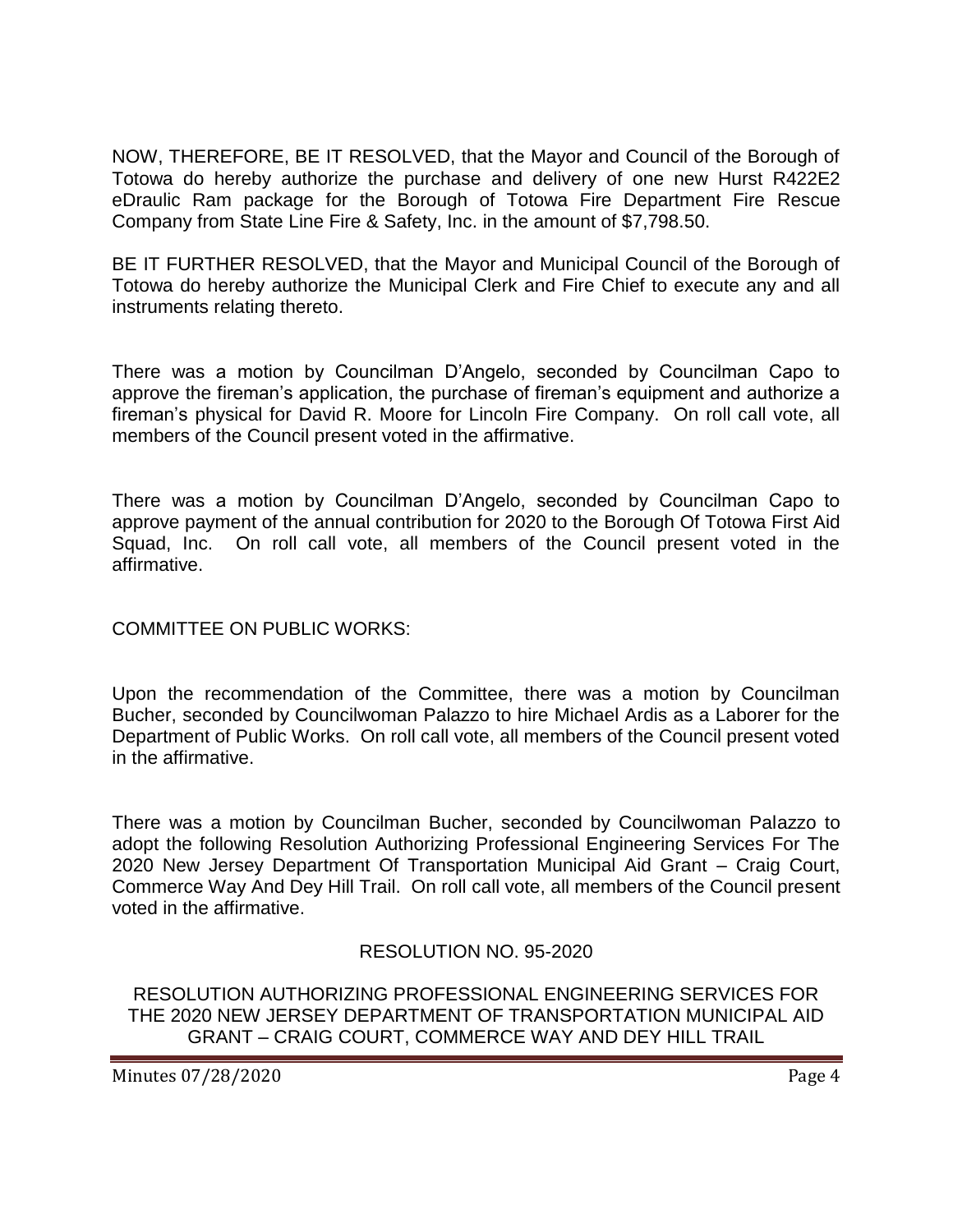WHEREAS, the Mayor and Council of the Borough of Totowa desire to retain the services of a professional engineering firm to provide design services, prepare bid documents, assist in the bidding process and supervise construction of the 2020 New Jersey Department Of Transportation ("NJDOT") Municipal Aid Grant; and

WHEREAS, the 2020 NJDOT Municipal Aid Grant calls for improvements to sections of Craig Court, Commerce Way and Dey Hill Trail; and

WHEREAS, Richard A. Alaimo Engineering Associates has submitted a proposal dated July 22, 2020 to provide the design, bid assistance and construction supervision services for the roads selected at a cost not to exceed \$85,140.00, a copy of which is on file in the office of the Borough of Totowa Municipal Clerk; and

WHEREAS, the Mayor and Council of the Borough of Totowa on July 28, 2020 did examine the proposal submitted by Richard A. Alaimo Engineering Associates; and

WHEREAS, pursuant to the applicable New Jersey State laws, these professional services may be awarded without public bidding.

NOW, THEREFORE, BE IT RESOLVED, that the Mayor and Council of the Borough of Totowa do hereby accept the proposal submitted by Richard A. Alaimo Engineering Associates for professional engineering services for the 2020 NJDOT Municipal Aid Grant in the amount of \$85,140.00.

BE IT FURTHER RESOLVED, that the Mayor and Council of the Borough of Totowa do hereby authorize Richard A. Alaimo Engineering Associates to perform the professional services as set forth in their proposal.

COMMITTEE ON ENGINEERING & PUBLIC PROPERTY:

A letter was received from the Borough of Totowa Public Library requesting permission to use the Municipal Parking Lot for their Town Wide Garage Sale on Saturday, September 26, 2020 from 9:00 a.m. – 3:00 p.m. There was a motion by Councilman Capo, seconded by Councilwoman Andriani to approve the request. On roll call vote, all members of the Council present voted in the affirmative.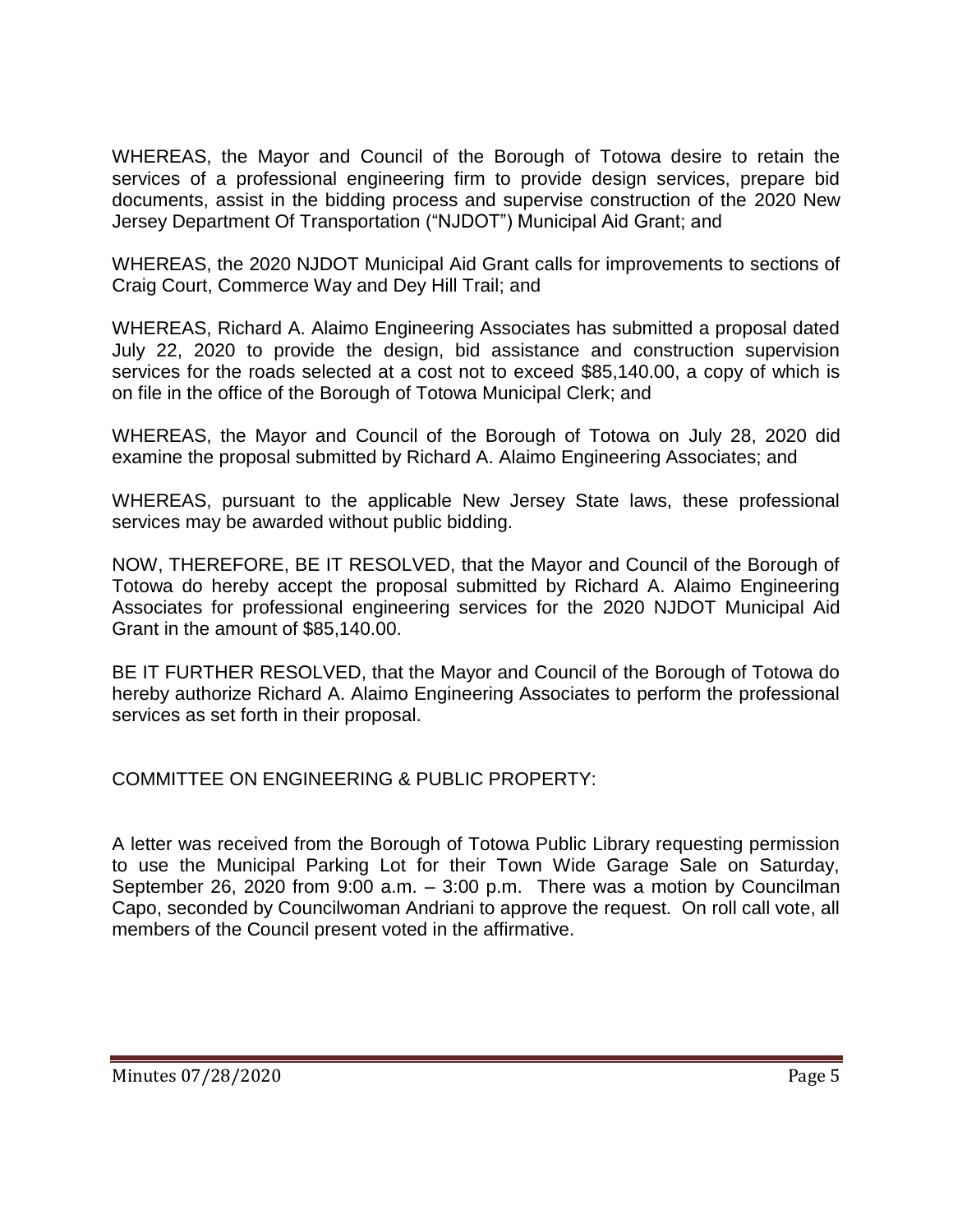# COMMITTEE ON LIAISON & INSPECTION:

There was no report.

COMMITTEE ON LEGISLATION & ORDINANCES:

There was a motion by Councilwoman Palazzo, seconded by Councilman Picarelli to adopt the following Resolution Authorizing Massage Establishment License For JGN Massage, LLC Doing Business As Elements Therapeutic Massage. On roll call vote, all members of the Council present voted in the affirmative.

# RESOLUTION NO. 96-2020

### RESOLUTION AUTHORIZING MASSAGE ESTABLISHMENT LICENSE FOR JGN MASSAGE, LLC DOING BUSINESS AS ELEMENTS THERAPEUTIC MASSAGE

WHEREAS, JGN Massage, LLC doing business as Elements Therapeutic Massage ("Elements Therapeutic Massage") has approval to operate a massage establishment in a portion of the premises located at 650 Union Boulevard, Totowa, New Jersey; and

WHEREAS, in accordance with the requirements set forth in Chapter 250 entitled "Massage Establishments" in the Borough of Totowa Code Book, Elements Therapeutic Massage has submitted an application to the Borough of Totowa for a Massage Establishment License; and

WHEREAS, the Borough of Totowa Police Department has conducted a thorough investigation of the applicant in accordance with Section 250-6 of the Borough of Totowa Code Book; and

WHEREAS, the Borough of Totowa Police Chief has cleared the license for approval pursuant to his Memorandum dated July 23, 2020; and

WHEREAS, after reviewing the application and report issued by the Borough of Totowa Police Department, the Mayor and Council of the Borough of Totowa have determined that Elements Therapeutic Massage has complied with all the requirements for a Massage Establishment License in the Borough of Totowa.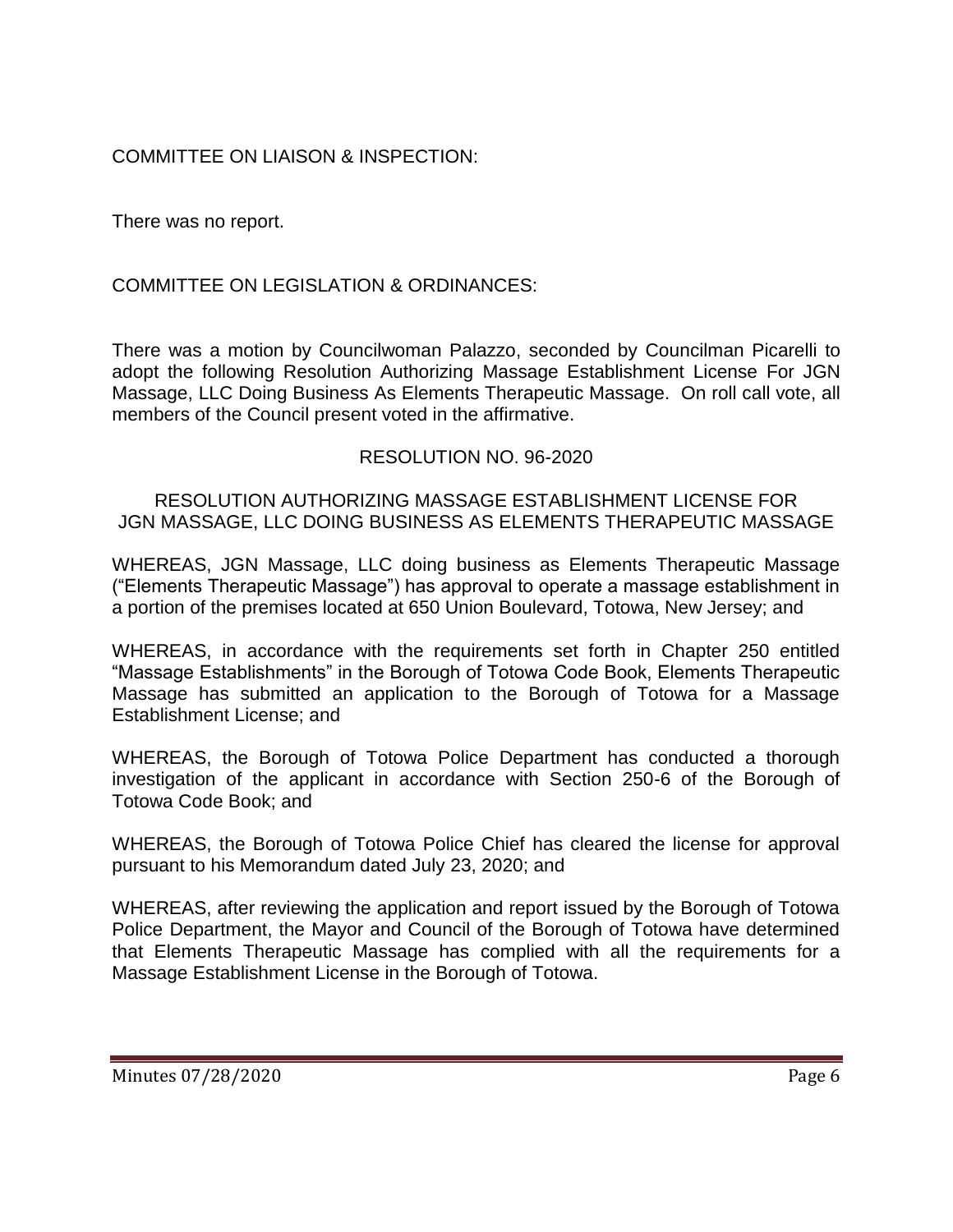NOW, THEREFORE, BE IT RESOLVED, that the Mayor and Council of the Borough of Totowa do hereby approve the Massage Establishment License application for JGN Massage, LLC doing business as Elements Therapeutic Massage and authorize the Borough of Totowa Municipal Clerk to issue a Massage Establishment License effective July 28, 2020 through June 30, 2021.

BE IT FURTHER RESOLVED, that Elements Therapeutic Massage is required to continue to comply with all applicable laws, ordinances, rules and regulations and said license must be renewed annually on or before July  $1<sup>st</sup>$  each year.

There was a motion by Councilwoman Palazzo, seconded by Councilman Picarelli to adopt the following Resolution Authorizing Massage Therapist Licenses for JGN Massage, LLC Doing Business As Elements Therapeutic Massage. On roll call vote, all members of the Council present voted in the affirmative.

# RESOLUTION NO. 97-2020

# RESOLUTION AUTHORIZING MASSAGE THERAPIST LICENSES FOR JGN MASSAGE, LLC DOING BUSINESS AS ELEMENTS THERAPEUTIC MASSAGE

WHEREAS, JGN Massage, LLC doing business as Elements Therapeutic Massage ("Elements Therapeutic Massage") has approval to operate a massage establishment in a portion of the premises located at 650 Union Boulevard, Totowa, New Jersey; and

WHEREAS, the requirements set forth in Chapter 250 entitled "Massage Establishments" in the Borough of Totowa Code Book include obtaining a Massage Establishment License for the business and Massage Therapist Licenses for employees to be issued by the Borough of Totowa Municipal Clerk; and

WHEREAS, by Resolution No. 96-2020 dated July 28, 2020, the Mayor and Council of the Borough of Totowa authorized the issuance of a Massage Establishment License application for Elements Therapeutic Massage effective July 28, 2020 through June 30, 2021; and

WHEREAS, the following individuals have submitted applications for a Massage Therapist License as employees of Elements Therapeutic Massage, 650 Union Boulevard, Totowa, New Jersey:

- 1. Ashley Cupolo, 63 Augustus Street, Bloomfield, New Jersey 07003
- 2. Donna Garrity, 3 Ridge Road, Wharton, New Jersey 07885
- 3. Jessica Gundlach, 30 Meriline Avenue, Woodland Park, New Jersey 07424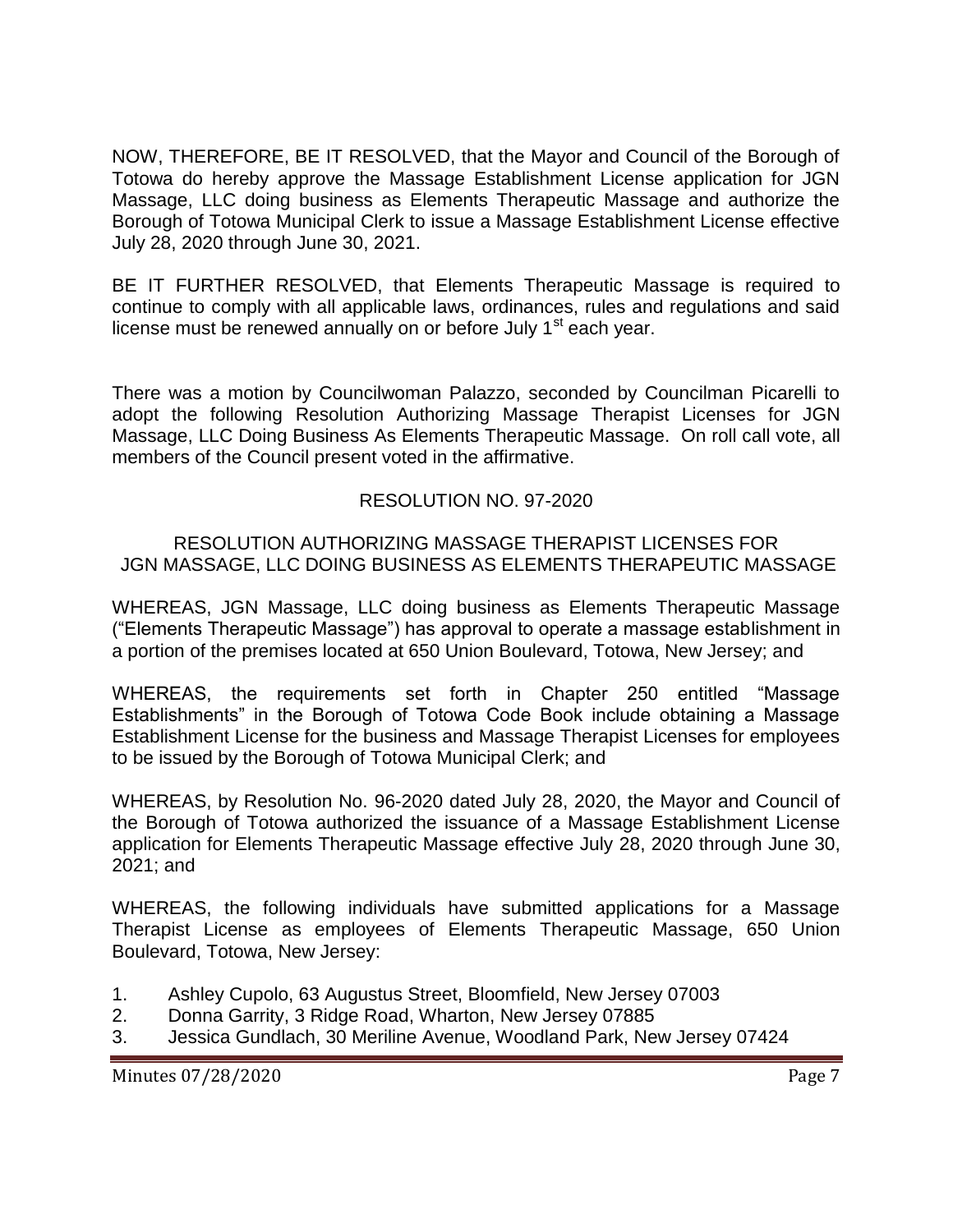- 4. Haneefah Colon, 280 Stanley Place, Hackensack, New Jersey 07601
- 5. Ingrid DeJesus, 1010 E. 25<sup>th</sup> Street, Paterson, New Jersey 07513
- 6. Judith Bevilacqua, 268 Robertson Way, Lincoln Park, New Jersey 07035
- 7. Robert Simmons, 326 Park Avenue, Newark, New Jersey 07107
- 8. Sabrina Emmolo, 31 Sindle Avenue, Little Falls, New Jersey 07424
- 9. Souzan Rammaha, 7016 Columbia Avenue, North Bergen, New Jersey 07047
- 10. Tiffany Pena, 110 Hammond Avenue, Apt. 2, Passaic, New Jersey 07055
- 11. Francis O'Loughlin, 89 Parkway, Little Falls, New Jersey 07424
- 12. Nahjetj Roper, 20 Holly Lane, Garfield, New Jersey 07026

WHEREAS, the above named employees of Elements Therapeutic Massage have each submitted proof of their respective clinical training in compliance with Section 250-7 of the Borough of Totowa Code Book; and

WHEREAS, the Borough of Totowa Police Department has conducted a thorough investigation of the applicants in accordance with Section 250-6 of the Borough of Totowa Code Book; and

WHEREAS, the Borough of Totowa Police Chief has cleared the licenses for approval pursuant to his Memorandum dated July 23, 2020; and

WHEREAS, after reviewing the application and report issued by the Borough of Totowa Police Department, the Mayor and Council of the Borough of Totowa have determined that the aforementioned applicants have complied with all the requirements for a Massage Therapist License in the Borough of Totowa.

NOW, THEREFORE, BE IT RESOLVED, that the Mayor and Council of the Borough of Totowa do hereby approve the Massage Therapist License applications for Ashley Cupolo, Donna Garrity, Jessica Gundlach , Haneefah Colon, Ingrid DeJesus, Judith Bevilacqua, Robert Simmons, Sabrina Emmolo, Souzan Rammaha, Tiffany Pena, Francis O'Loughlin and Nahjetj Roper as employees of JGN Massage, LLC doing business as Elements Therapeutic Massage and authorize the Borough of Totowa Municipal Clerk to issue Massage Therapist Licenses to each applicant effective July 28, 2020 through June 30, 2021.

BE IT FURTHER RESOLVED, that the above Massage Therapist License holders are required to comply with all applicable laws, ordinances, rules and regulations and said license must be renewed annually on or before July 1<sup>st</sup>